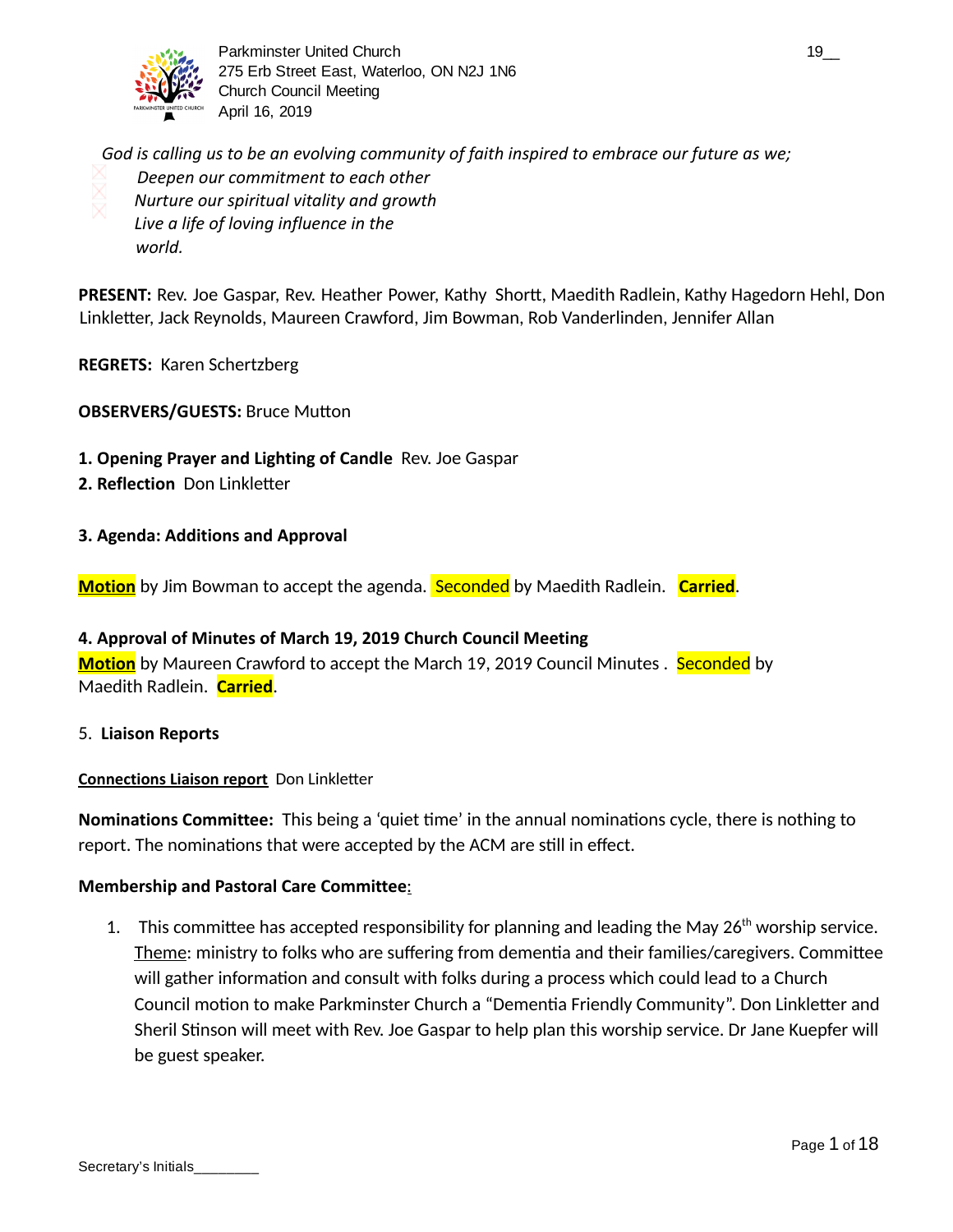

- 2. After the Easter worship service the Committee has arranged to give spring flowers/ bouquets and a card to persons who have lost a family member to death during the past year. Bereaved persons will be phoned prior to Easter tell them that a flower has been placed at the front of the church for them to take with them after the service.
- 3. May  $5<sup>th</sup>$  will be confirmation/new members Sunday. Following the service the committee will serve cake in the Fellowship Hall to celebrate this special occasion.

Don Linkletter met with the Pastoral Care committee to discuss the "new" governance model. While not everyone is enthusiastic about the new model, everyone is embracing the challenge that comes with change. Don extended an invitation for one or all members to attend a council meeting in the near future.

## **Communications Committee:**

Melanie, in consultation with Rev. Joe and Rev. Heather and Maedith, met on April 1, 2019, and agreed on the content that would be on the website and how it would be organized (under which tab header on the homepage). The re-designed Parkminster is being developed collaboratively by Melanie and Cliff Snyder of 10am Media. The 'behind the scenes' work that is laying the foundations for the renewed website requires a lot of work (on both their parts) and is proceeding well. Melanie hopes to have the site up and 'on line' by the beginning of summer. The main tabs on our renewed site will be WELCOME, WORSHIP, LIFE EVENTS, CHILDREN/ YOUTH, EVENTS (incorporating a monthly calendar) as well as a button labeled: WHY I GIVE (with a link to a donations button) as well as a RENT OUR SPACE button. Our site will also allow folks to listen to any of the recent Sunday sermons as well as print off the text of a sermon. Another new area is LEADERSHIP where brief bios of leaders and committee descriptions will be placed - along with pictures of any of us who give permission to publish our pics. There will be many pictures of church activities which will break up the sections of print information. The goal is to make our renewed website informative, interesting and 'user friendly'. While working on developing the renewed website, Melanie continues to update the electronic street sign, the TV monitor in the lower entry hall and the 'What's Up' slides that are shown on Sunday AM's as well as fulfilling all the other routine duties of an administrator in a very active church office. She has offered to attend a Council meeting to introduce us to the new website features.

## **Questions**

-Laura Cudworth got us excited about the website, wondering whether Melanie could chat with Laura to illicit her comments/ideas

## Action: Don Linkletter will connect with Melanie and Laura Cudworth to see if there is interest

Action: Don Linkletter will check with Melanie regarding audio on the website with regards to the labyrinth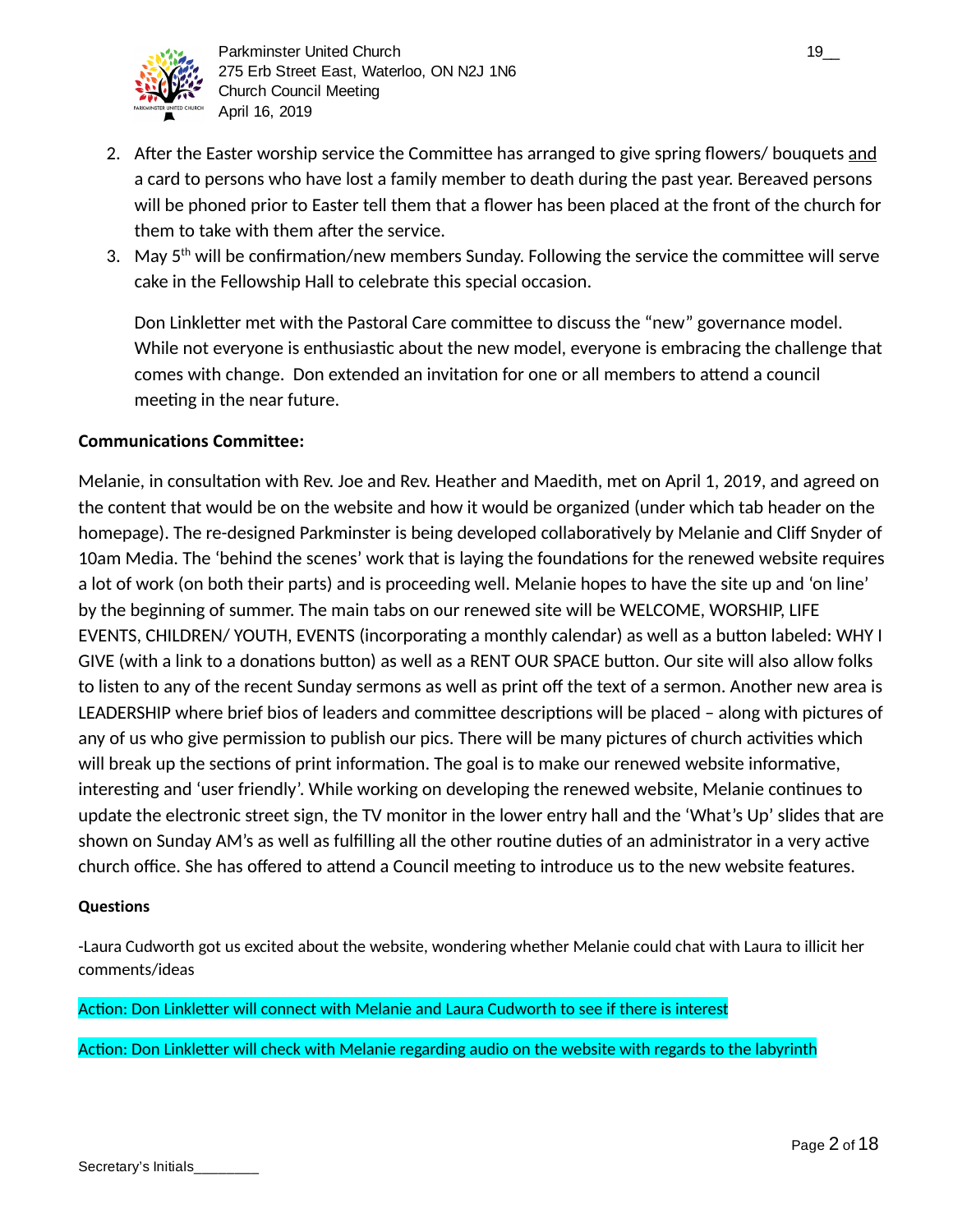

## Action: We should confirm that we are AODA compliant.

## **Community Liaison Report** Maureen Crawford

Maureen Crawford met with each of the groups.

Based upon discussions with the committees, Maureen Crawford's report will only addresses those items that are in the future, celebratory in nature, asking for help or permission to go ahead with something.

## **Outreach** – no report

**Property** – Bert Blackburn comes to council when needed.

A work party is scheduled for Tuesday, April 23rd at 5 p.m.

**Inclusive** - working on speaker for next potluck

-working on a speaker, talk about what it is like to be LGBTQ and looking for a nursing home

## **Capital Projects Committee**

-no report

### **Resettlement committee**

-want to have a celebration, a service followed by a potluck

-possible dates September 15 or 29; celebration of the completion of working with the Al Mohamad family

-graduation from our care

Action: Rev. Heather Power and Rev. Joe Gaspar will discuss the 15th and 29th with worship

-due to Stewardship campaign starting in October, there aren't many dates

## **Development Liaison** Rob Vanderlinden

#### **Stewardship**

 $\bullet$  Report given by Bruce Mutton directly during the meeting.

#### **Christian Education**

- Due to change of date of the Anniversary Sunday service, the CE Picnic has been changed to after the Music Sunday service on Sunday June 2, 2019
- Next meeting is April 29, 2019

#### **Worship**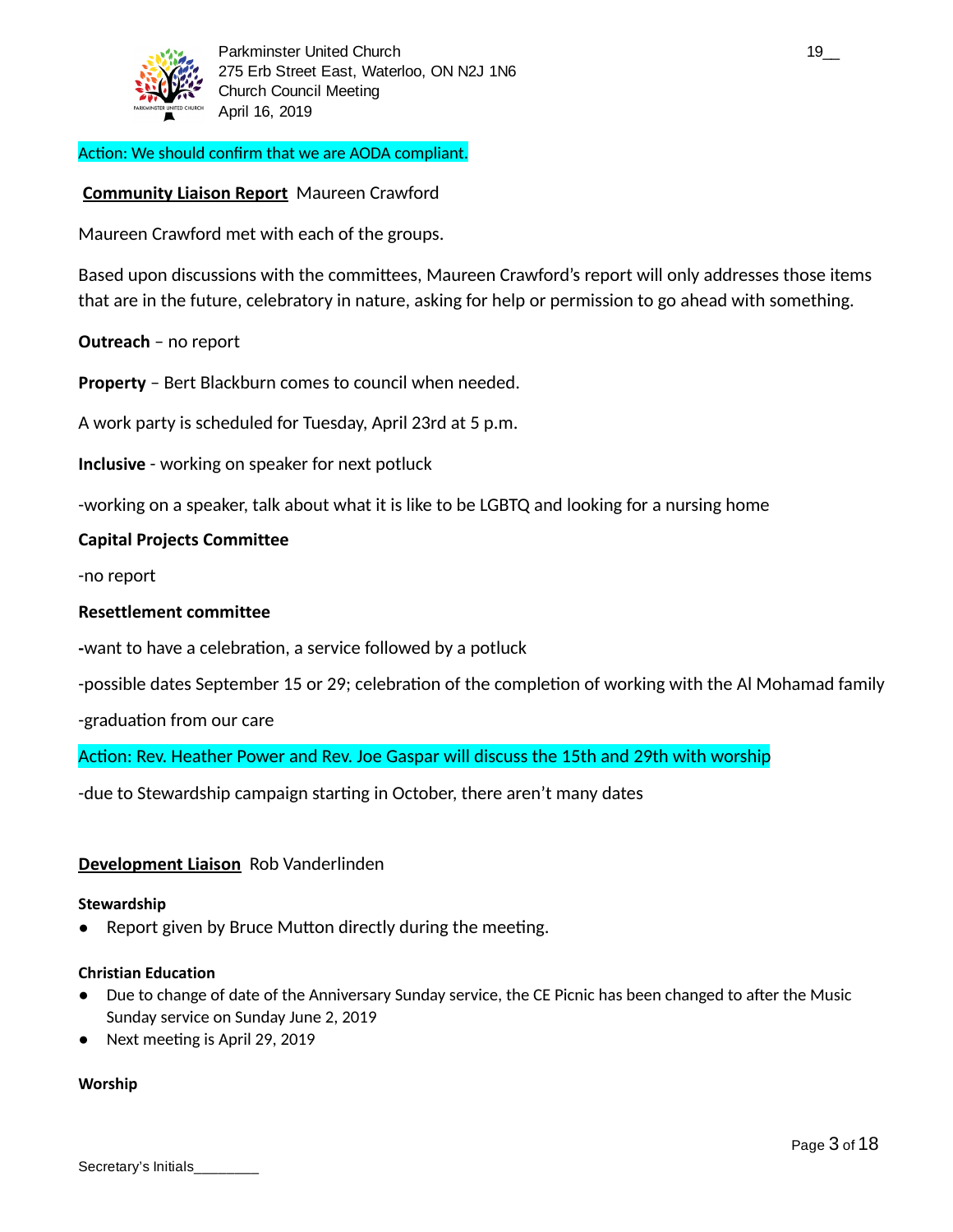

Worship/Music Calendar

| <b>Date</b>          | Theme/topic                                                     | <b>Preaching</b>        |
|----------------------|-----------------------------------------------------------------|-------------------------|
| April 7              | Lent 5                                                          | Joe                     |
| April 14             | Palm Sunday-4 children being baptized                           | Joe                     |
| April 18 (Thurs 7pm) | Maundy Thursday-Westminster UC - joint service                  | Joint                   |
| April 19 (Fri 10am)  | Good Friday (Environmental theme)-Parkminster                   | Joint                   |
|                      | hosting-joint service-hot cross buns to follow                  |                         |
| April 21             | Easter (Environmental theme)-Communion (Response                | Joe                     |
|                      | Style-Come forward)                                             |                         |
| April 28             | Re-scheduled Black History Month                                | Laura Mae Lindo         |
|                      | speaker-Organized and presided by the Inclusive                 |                         |
|                      | Ministries Committee with help from                             |                         |
|                      | Heather. Joe away.                                              |                         |
| May 5                | 3rd Sunday of Easter-Confirmation/New Member                    | Confirmands             |
|                      | Sunday.                                                         |                         |
| <b>May 13</b>        | 4 <sup>th</sup> Sunday of Easter-Mother's Day                   | Joe                     |
| May 19               | 5 <sup>th</sup> Sunday of Easter-Victoria Day Weekend           | Joe                     |
| <b>May 26</b>        | 6 <sup>th</sup> Sunday of Easter-Heather and Joe away at Annual | Jane Keupfer            |
|                      | Meeting of Western Ontario Waterways Region.                    | Schlegel specialist     |
|                      | Pastoral care is working on how Parkminster could               | in Spirituality and     |
|                      | become a Dementia friendly environment                          | Ageing                  |
| <b>June 2</b>        | 7 <sup>th</sup> Sunday of Easter/ Music Sunday                  | <b>Joe</b>              |
| June 9               | <b>Pentecost/Music Sunday United Church Anniversary</b>         | <b>Richard Bott new</b> |
|                      | <b>Sunday-First United hosting-</b>                             | <b>Moderator</b>        |
| June 16              | Trinity Sunday-Father's Day                                     | Supply pastor           |
| June 23              | 2 <sup>nd</sup> Sunday after Pentecost-Indigenous Sunday        | ?                       |
| June 30              | 3 <sup>rd</sup> Sunday after Pentecost-Canada Day Weekend       | Joe                     |

- **Joe and Heather's shared Study Leave** will be from June 10 to 16.
- **Summer Services** we will combine with the other 3 Waterloo churches for the month of August, and the services will be at Westminster because they have A/C. As for offering, the loose offering will go to Westminster for hosting costs and the identified envelopes etc will go to each church.
	- o Note: Westminster has decided that loose offerings will go to an as yet undecided local outreach project.

Motion by Jennifer Allan to accept the Liaison reports. Seconded by Rob Vanderlinden Carried.

## Discussion:

-invite committees to join us, reflecting on the questions they were given, a big picture discussion

Action: Joe will email a copy of the reflection questions to Kathy Shortt. Action: Kathy Shortt will invite committees to join us monthly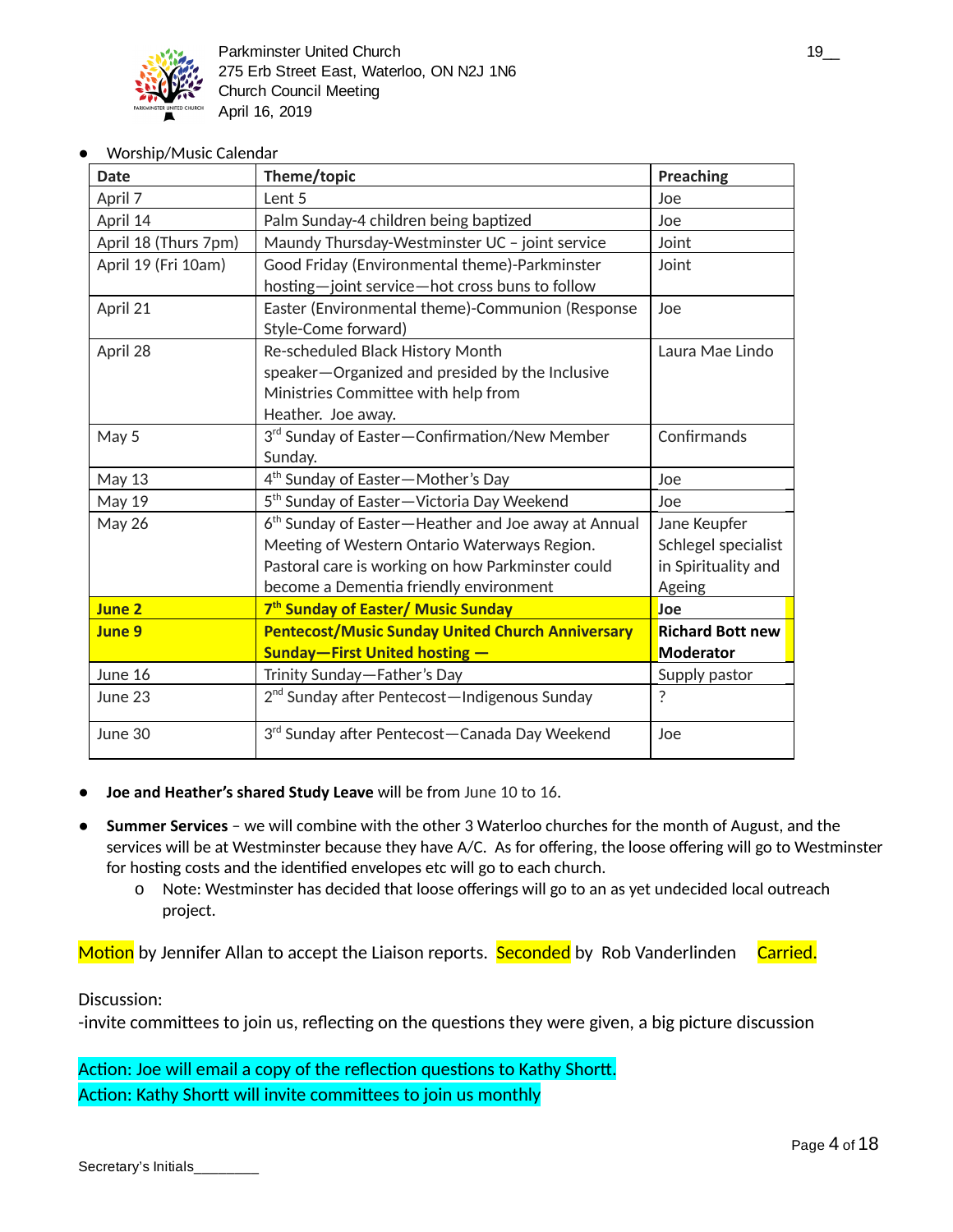

Maedith Radlein wondered about the purpose as she feels these conversations happen at the committee level. Rev. Joe explained that this idea of inviting committee grew out of our Council Review Feedback under Long Term Strategic Planning. In the invitation it would be good to prime the committees with the questions so they can have these discussions. We could have these conversations in a smaller group, before exploring the ideas with the whole church.

Don Linkletter discussed the importance of reading the minutes from other committees to be aware of the fantastic work they are doing. The information is there, it's a question of reading it.

## **6. BUSINESS ARISING FROM THE MINUTES**

- a)**Stewardship Campaign** Bruce Mutton
- -relatively successful Easter appeal with the money going to the choral scholars
- -met last week to discuss their approach to the campaign
- -clarify our approach, being sensitive, while getting our point across
- -need to support the outreach and the local budget
- -a subcommittee will meet with Jack Reynolds, Mary Reynolds, Mary Willsie, Ken Willsie, David Oborne, Jeanne
- Foster to explore items such as inactive members
- Oct.6th stewardship campaign will begin and continue until All Saints Sunday

## b)**Council Pictures** Kathy Shortt

- -finished mounting
- -everyone agreed that the display is very attractive
- -thanks to Pat Smith for taking the photographs

## **NEW BUSINESS**

## **7.Financial Report - Jack Reynolds**

#### **Financial Report**

The Treasurer provided March y-t-d financial statements and provided the following comments with respect the balance sheet:

- we now have \$245,000 in GICs  $@$  3%, maturing June 30...down from \$248,980 on Feb 28. The difference was moved to the savings account.

- interest on the maturing GICs was credited to the externally funded refugee funds, and to our interest income account

- the remaining \$12,000 of faith bonds were redeemed in March

- our remaining debt is the Extension Council loan for entrance and washroom changes...being repaid at \$900/mth...it will be paid off early in 2020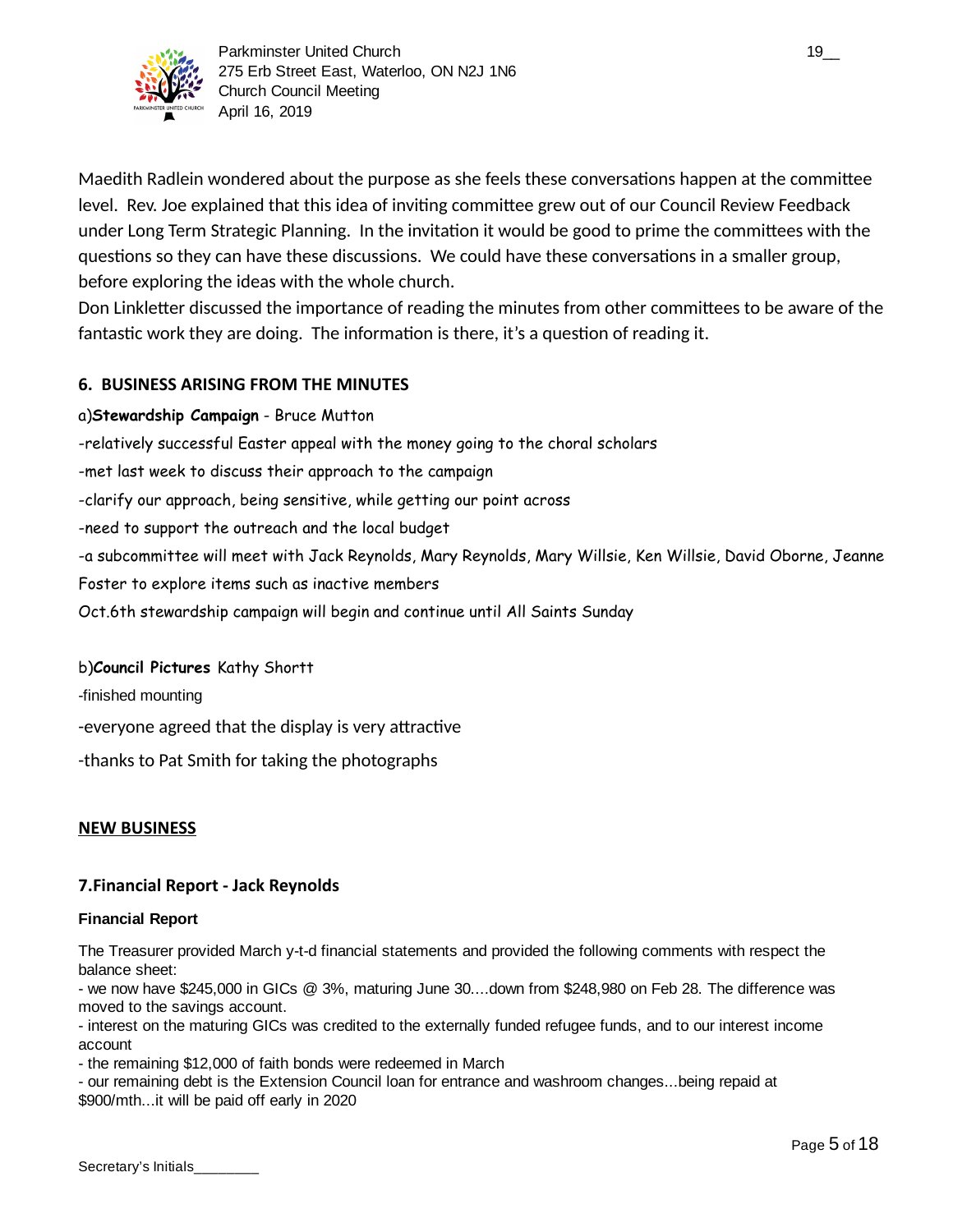

Parkminster United Church 19\_2 and the state of the state of the state of the state of the state of the state o 275 Erb Street East, Waterloo, ON N2J 1N6 Church Council Meeting April 16, 2019

- our 2018 year-end reserve of \$64,789 now stands at \$49,230

Items noted on the revenue statement:

- compared with this time last year, offerings are down by \$8,500 and expenses are up by \$5,500

- our y-t-d deficit has grown to \$15,557

- items for Council to consider:

- discontinue directing 50% of food truck revenues to outreach (we started doing that last year)

- advance the timing of our stewardship campaign in order to deal with the growing shortfall in 2019

- develop strategies for cost reductions, for additional fundraising initiatives, and for generating more rental income

- have discussion with the trustees in the months ahead about the possibility of a loan from the endowment fund if we exhaust our reserves

For purposes of planning the Fall Campaign, Stewardship has been provided with a breakdown of 2018 givings, i.e. the number of households and age data relating to the different levels of giving.

Parkminter's registered charity information return was submitted in April to Revenue Canada...it is due within the six month period following the end of our fiscal year.

In order not to run short of cash before our GiC's mature at the end of June, Rob MacQueen has agreed to delay a \$8,000 RESP disbursement for the Al Mohammed family. Outreach preferred not to delay the scheduled \$20,000 M&S disbursement to UCC.

It was noted that although we have \$245,000 in short term investments:

- our G5 refugee funds total \$143,187 and we can't touch that money...it's not ours.

- we have \$3,205 in the Due to Memorial Fund account which should be disbursed to the trustees soon (as is done on occasion throughout the year)

- we have \$30,020 in our second Parkminster refugee fund and we really should not be touching that money since we have little/no ability to replenish it later.

- the Al Mohammed fund of \$23,420 will be fully paid out by July.

- once our reserve is exhausted, that leaves us drawing on the Benevolent Fund and Capital Fund to pay operating expenses...that too is something we should avoid.

In view of the growing deficit, Council agreed to stay on plan with a quarterly financial update to the congregation. Finance and Stewardship will work together on the messaging.

Motion by Jack Reynolds that the financial statements for the period ending March 31, 2019 be accepted. Seconded by Maureen Crawford. Carried

-Marilyn Hill and Jim Bowman are not comfortable delaying our payment to M&S; if there is a strong feeling that we not delay the payments, then we will go ahead and pay them

Action: go ahead with the disbursement of the  $$20,000$  to M and S

Auction raised \$6098.00. Thanks to Maureen Crawford for a very successful auction.

Don Linkletter wondered whether we should be saying something on Sunday before we disperse to our cottages. Council had previously approved a monthly stewardship moment and quarterly updates in the bulletin.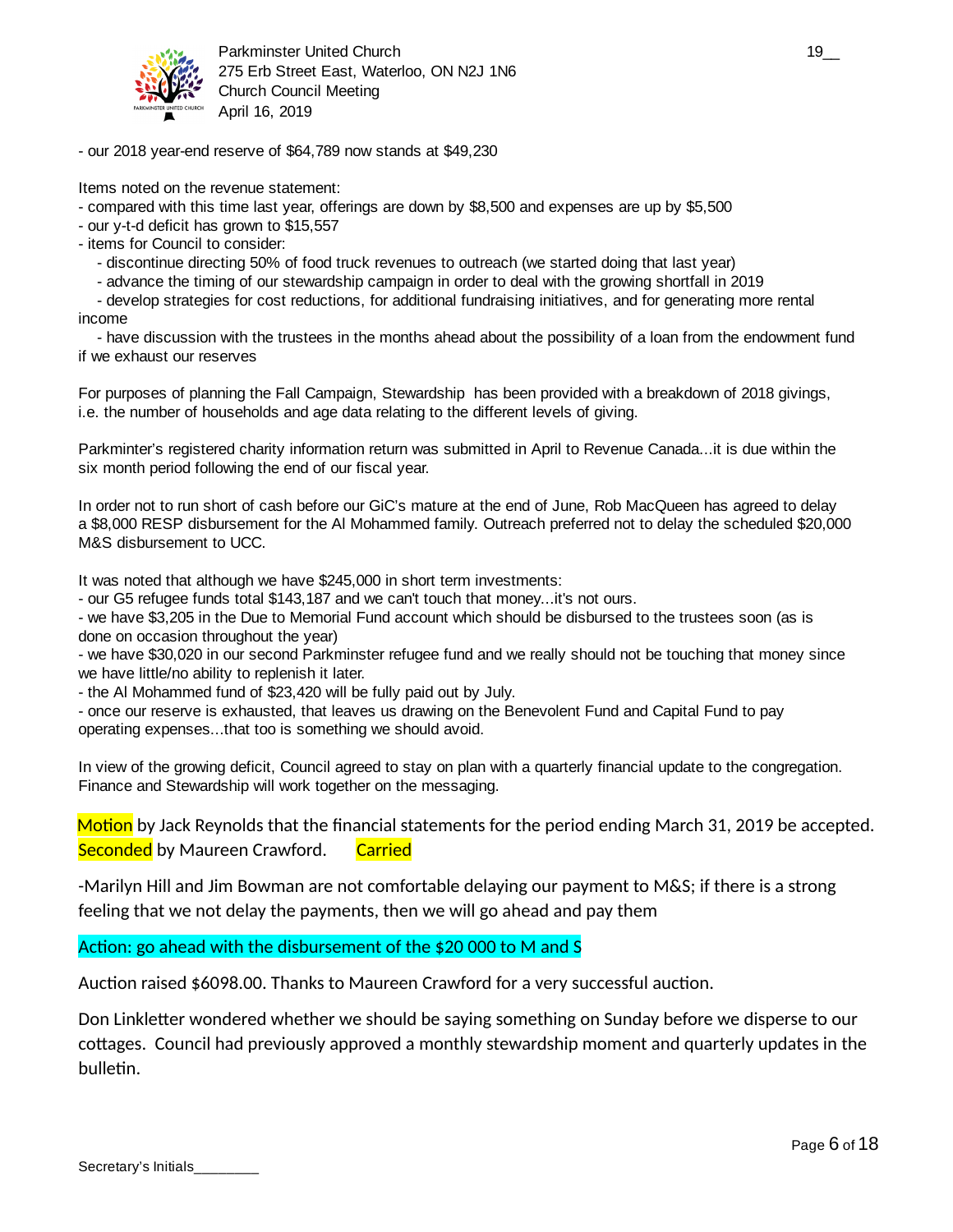

Parkminster United Church 19\_000 and 19\_000 and 19\_000 and 19\_000 and 19\_000 and 19\_000 and 19\_000 and 19\_000 and 19 275 Erb Street East, Waterloo, ON N2J 1N6 Church Council Meeting April 16, 2019

Who does the quarterly updates?

One of the things we heard is that if we give updates we need to be mindful that it doesn't discourage people, but rather inspires people. These are real concerns, but we need to keep in mind that there are things happening to address this.

-might be more appropriate that stewardship find the words to communicate our financial message

Action: ask Stewardship to put an update in April 28th bulletin communicating our finances to the congregation

**8. A.O.B.**

N/A

**9. Closing Prayer- Reverend Heather Power**

## **ADJOURNMENT**

Meeting adjourned at 8:10 p.m.

**NEXT MEETING: May 16, 2019 @ 6:30 p.m.**

Kathy Shortt, Chair **Kathy Hagedorn Hehl, Secretary** Kathy Hagedorn Hehl, Secretary

## **Attachments** :

1) Financial Reports (3)

**Balance Sheet March 2019**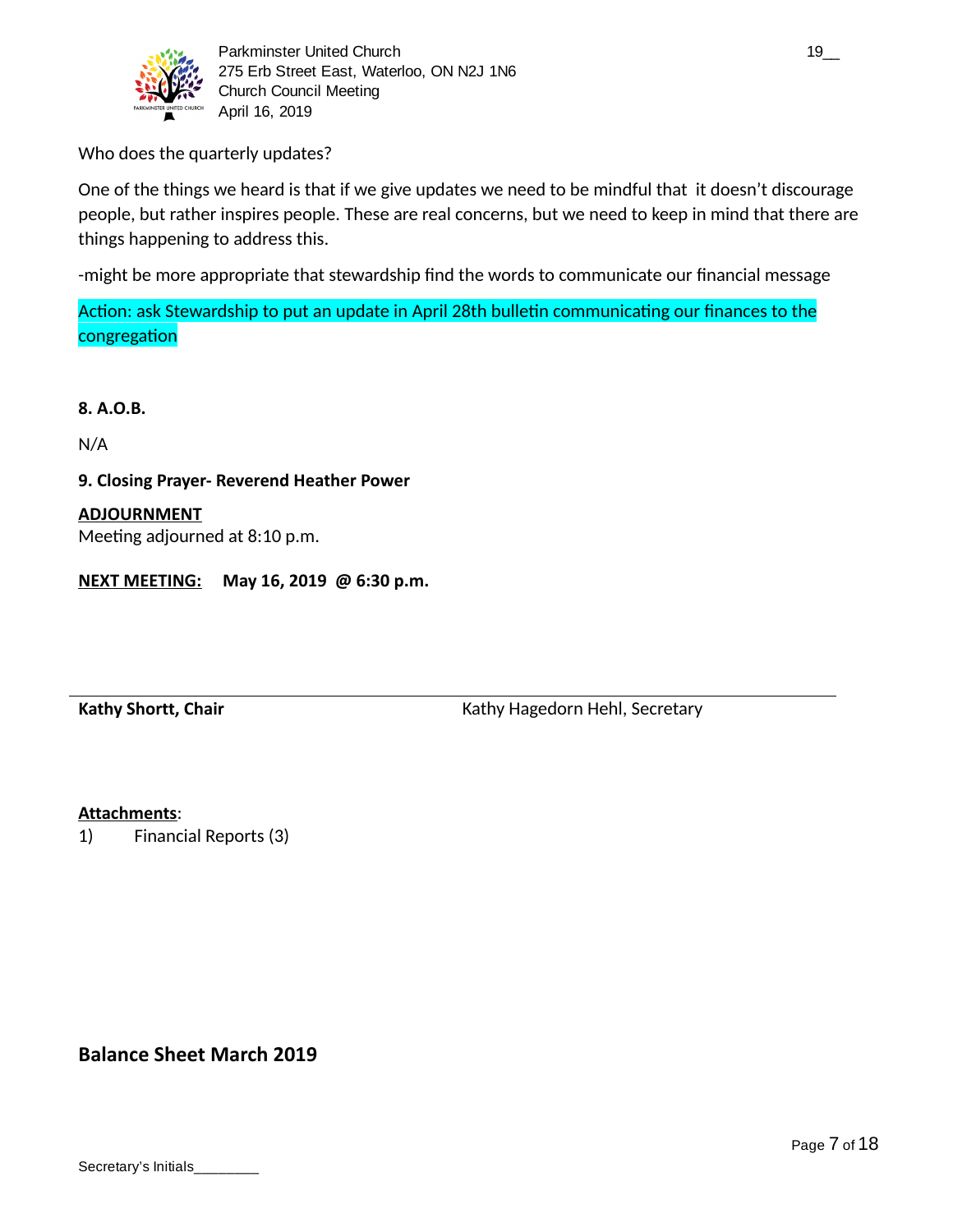

|                                           |                             |                                   |                          |                                    | Mar 31, 19 |
|-------------------------------------------|-----------------------------|-----------------------------------|--------------------------|------------------------------------|------------|
| <b>ASSETS</b>                             |                             |                                   |                          |                                    |            |
|                                           | <b>Current Assets</b>       |                                   |                          |                                    |            |
|                                           |                             | <b>Chequing/Savings</b>           |                          |                                    |            |
|                                           |                             |                                   |                          |                                    |            |
|                                           |                             |                                   | <b>Chequing account</b>  |                                    | 61,494     |
|                                           |                             |                                   | <b>Savings account</b>   |                                    | 30,379     |
|                                           |                             | <b>Total Chequing/ Savings</b>    |                          |                                    | 91,873     |
|                                           |                             | <b>Other Current Assets</b>       |                          |                                    |            |
|                                           |                             |                                   | <b>Short Term</b>        |                                    |            |
|                                           |                             |                                   | Investments              |                                    | 245,000    |
|                                           |                             |                                   | <b>Undeposited Funds</b> |                                    | 1,079      |
|                                           |                             | <b>Total Other Current Assets</b> |                          |                                    | 246,079    |
|                                           |                             |                                   |                          |                                    |            |
|                                           | <b>Total Current Assets</b> |                                   |                          |                                    | 337,952    |
|                                           |                             |                                   |                          |                                    |            |
| <b>TOTAL ASSETS</b>                       |                             |                                   |                          |                                    | 337,952    |
| <b>LIABILITIES &amp;</b><br><b>EQUITY</b> |                             |                                   |                          |                                    |            |
|                                           | Liabilities                 |                                   |                          |                                    |            |
|                                           |                             | <b>Current Liabilities</b>        |                          |                                    |            |
|                                           |                             |                                   | <b>Other Current</b>     |                                    |            |
|                                           |                             |                                   | <b>Liabilities</b>       |                                    |            |
|                                           |                             |                                   |                          | Due to Benevolent                  |            |
|                                           |                             |                                   |                          | Fund                               | 7,242      |
|                                           |                             |                                   |                          | Due to Capital Fund                | 44,584     |
|                                           |                             |                                   |                          | Due to CE Fund                     | (1, 815)   |
|                                           |                             |                                   |                          | Due to G5 Refugee                  |            |
|                                           |                             |                                   |                          | <b>Group - Dabab</b>               | 35,913     |
|                                           |                             |                                   |                          | Due to G5 Refugee                  |            |
|                                           |                             |                                   |                          | Group - Mendo<br>Due to G5 Refugee | 33,657     |
|                                           |                             |                                   |                          | Grp-Abdulla                        | 35,793     |
|                                           |                             |                                   |                          | Due to Labrinth                    |            |
|                                           |                             |                                   |                          | Project                            | $\pmb{0}$  |
|                                           |                             |                                   |                          | Due to Memorial                    |            |
|                                           |                             |                                   |                          | Fund                               | 3,205      |
|                                           |                             |                                   |                          | Due to Outreach                    |            |
|                                           |                             |                                   |                          | Fund<br>Due to Parkminster         | 24,547     |
|                                           |                             |                                   |                          | <b>Refugee Fund</b>                | 30,020     |
|                                           |                             |                                   |                          | Due to Special                     |            |
|                                           |                             |                                   |                          | <b>Refugee Need</b>                | 3,025      |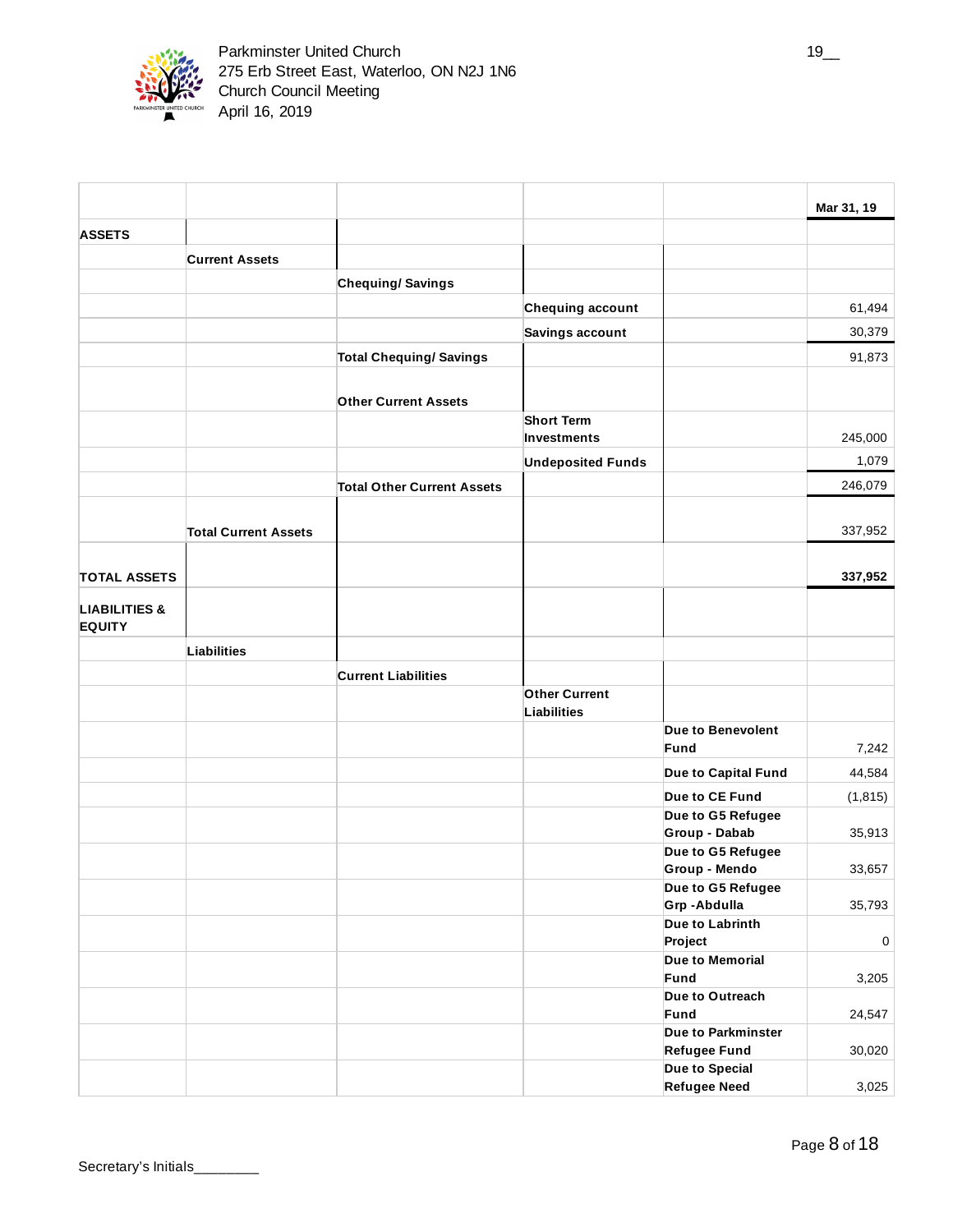

|                                                           |                          |                                                 |                                                  | Due to SAH Refugee<br>Grp-Abdoshsin            | 34,799    |
|-----------------------------------------------------------|--------------------------|-------------------------------------------------|--------------------------------------------------|------------------------------------------------|-----------|
|                                                           |                          |                                                 |                                                  | Due to Parkminster<br><b>Resettlement Fund</b> | 23,420    |
|                                                           |                          |                                                 |                                                  | <b>Extension Council</b><br>loan               | 12,341    |
|                                                           |                          |                                                 |                                                  | <b>HST Payable</b>                             | 1,994     |
|                                                           |                          |                                                 | <b>Total Other Current</b><br><b>Liabilities</b> |                                                | 288,725   |
|                                                           |                          | <b>Total Current Liabilities</b>                |                                                  |                                                | 288,725   |
|                                                           | <b>Total Liabilities</b> |                                                 |                                                  |                                                | 288,725   |
|                                                           | Equity                   |                                                 |                                                  |                                                |           |
|                                                           |                          | <b>Accumulated Reserves</b>                     |                                                  |                                                | 17,360    |
|                                                           |                          | <b>Change in Accumulated</b><br><b>Reserves</b> |                                                  |                                                | 47,430    |
|                                                           |                          | <b>Net Income</b>                               |                                                  |                                                | (15, 559) |
|                                                           | <b>Total Equity</b>      |                                                 |                                                  |                                                | 49,231    |
| <b>TOTAL</b><br><b>LIABILITIES &amp;</b><br><b>EQUITY</b> |                          |                                                 |                                                  |                                                | 337,956   |

# **Revenue Statement March 2019 vs 2018**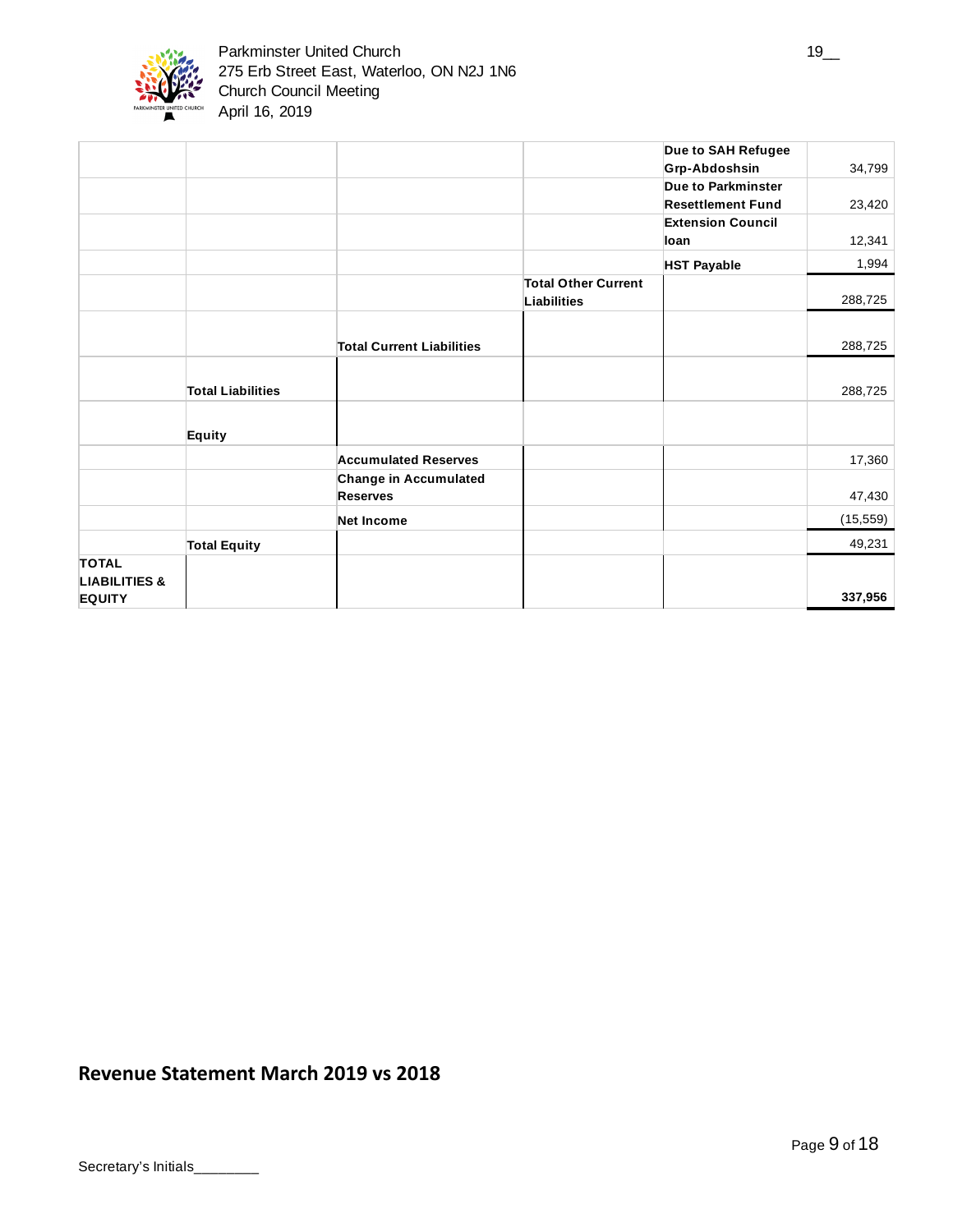

|                        |                                          |                                   | Jan - Mar 19 | Jan - Mar 18 | \$ Change |
|------------------------|------------------------------------------|-----------------------------------|--------------|--------------|-----------|
| Income                 |                                          |                                   |              |              |           |
|                        | <b>Endowment Fund</b><br><b>Transfer</b> |                                   | 2,900        | 2,900        |           |
|                        | <b>Offerings</b>                         |                                   |              |              |           |
|                        |                                          | <b>Members</b>                    | 63,520       | 76,049       | (12, 529) |
|                        |                                          | <b>Members (Gifts</b><br>in Kind) |              | 35           | (35)      |
|                        |                                          | <b>Non-Members</b>                | 5,647        | 1,328        | 4,319     |
|                        |                                          | <b>Offerings - Other</b>          | 135          | 410          | (275)     |
|                        | <b>Total Offerings</b>                   |                                   | 69,302       | 77,822       | (8,520)   |
|                        | <b>Other Income</b>                      |                                   |              |              |           |
|                        |                                          | <b>Funerals</b>                   |              | 1,180        | (1, 180)  |
|                        |                                          | Interest                          | 1,012        | 139          | 873       |
|                        | <b>Total Other</b><br>Income             |                                   | 1,012        | 1,319        | (307)     |
|                        | <b>Rental Income</b>                     |                                   | 3,670        | 4,225        | (555)     |
|                        | <b>Special Events</b>                    |                                   |              |              |           |
|                        |                                          | Fellowship<br><b>Gatherings</b>   | $341$        |              | 341       |
|                        | <b>Total Special</b><br><b>Events</b>    |                                   | 341          |              | 341       |
| <b>Total</b><br>Income |                                          |                                   | 77,225       | 86,266       | (9,041)   |
| Cost of                | <b>Goods Sold</b>                        |                                   |              |              |           |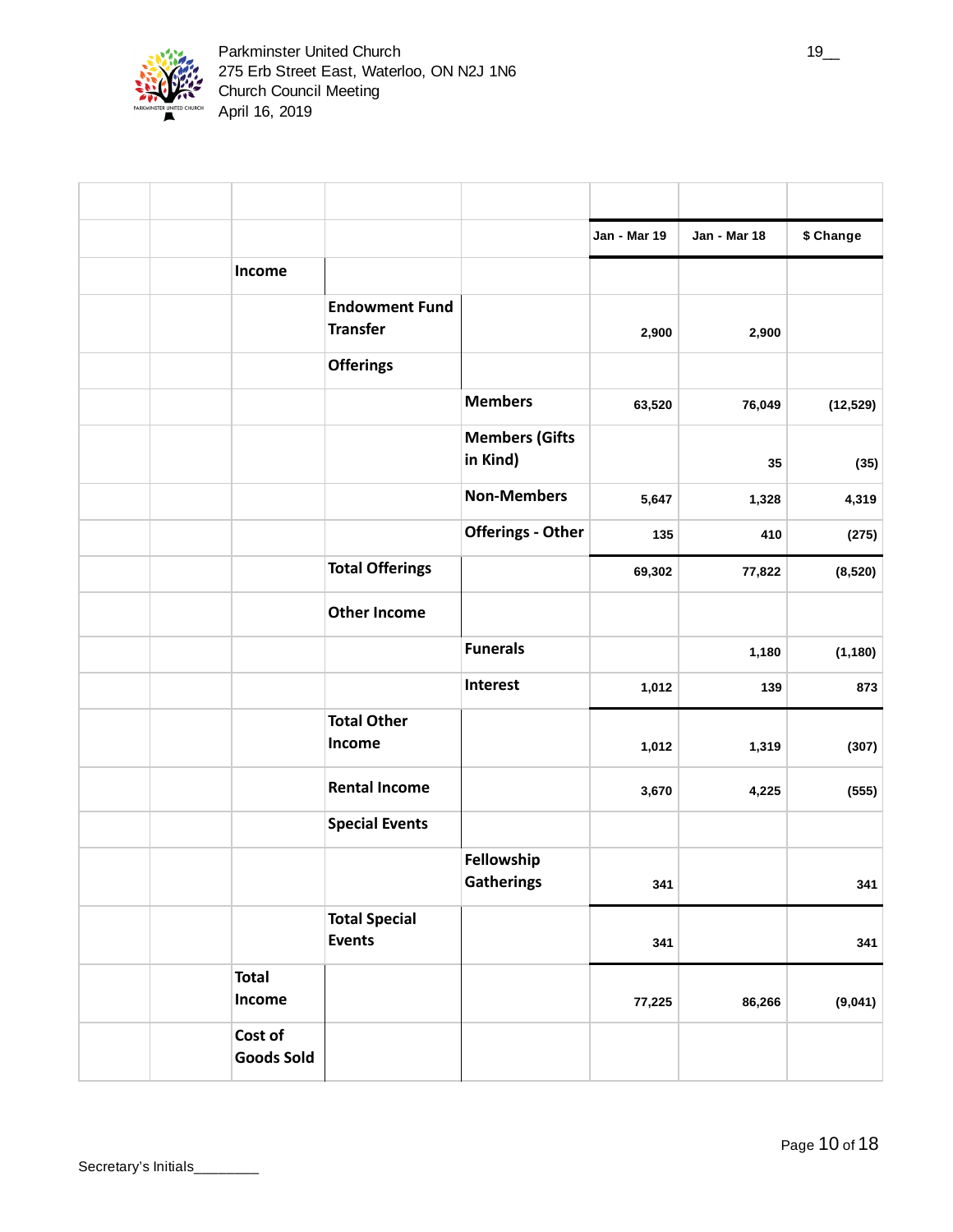

|                               |                   | <b>Event Expenses</b>                 |                                      |        |        |          |
|-------------------------------|-------------------|---------------------------------------|--------------------------------------|--------|--------|----------|
|                               |                   |                                       | Community<br>Outreach                |        | 100    | (100)    |
|                               |                   |                                       | <b>Concert</b><br><b>Expenses</b>    |        | 1,086  | (1,086)  |
|                               |                   |                                       | <b>Funeral Expense</b>               | 350    | 1,379  | (1,029)  |
|                               |                   | <b>Total Event</b><br><b>Expenses</b> |                                      | 350    | 2,565  | (2, 215) |
|                               | <b>Total COGS</b> |                                       |                                      | 350    | 2,565  | (2, 215) |
| <b>Gross</b><br><b>Profit</b> |                   |                                       |                                      | 76,875 | 83,701 | (6, 826) |
|                               | <b>Expense</b>    |                                       |                                      |        |        |          |
|                               |                   | <b>Facilities</b>                     |                                      |        |        |          |
|                               |                   |                                       | <b>Building and</b><br>Property      |        |        |          |
|                               |                   |                                       | <b>Security</b>                      | 20     | 20     |          |
|                               |                   |                                       | Computer/Inter<br>net/Phone          | 745    | 345    | 400      |
|                               |                   |                                       | Elevator                             | 100    |        | 100      |
|                               |                   |                                       | Gas                                  | 1,071  | 1,548  | (477)    |
|                               |                   |                                       | <b>Hydro</b>                         | 1,245  | 929    | 316      |
|                               |                   |                                       | <b>Janitorial</b><br><b>Supplies</b> | 621    | 348    | 273      |
|                               |                   |                                       | <b>Repairs and</b><br>Maintenance    | 3,461  | 3,929  | (468)    |
|                               |                   |                                       | Water                                | 1,027  | 804    | 223      |
|                               |                   | <b>Total Facilities</b>               |                                      | 8,290  | 7,923  | 367      |
|                               |                   | <b>Ministry Expenses</b>              |                                      |        |        |          |
|                               |                   |                                       | Christian<br><b>Education</b>        |        | 129    | (129)    |

 $\sim$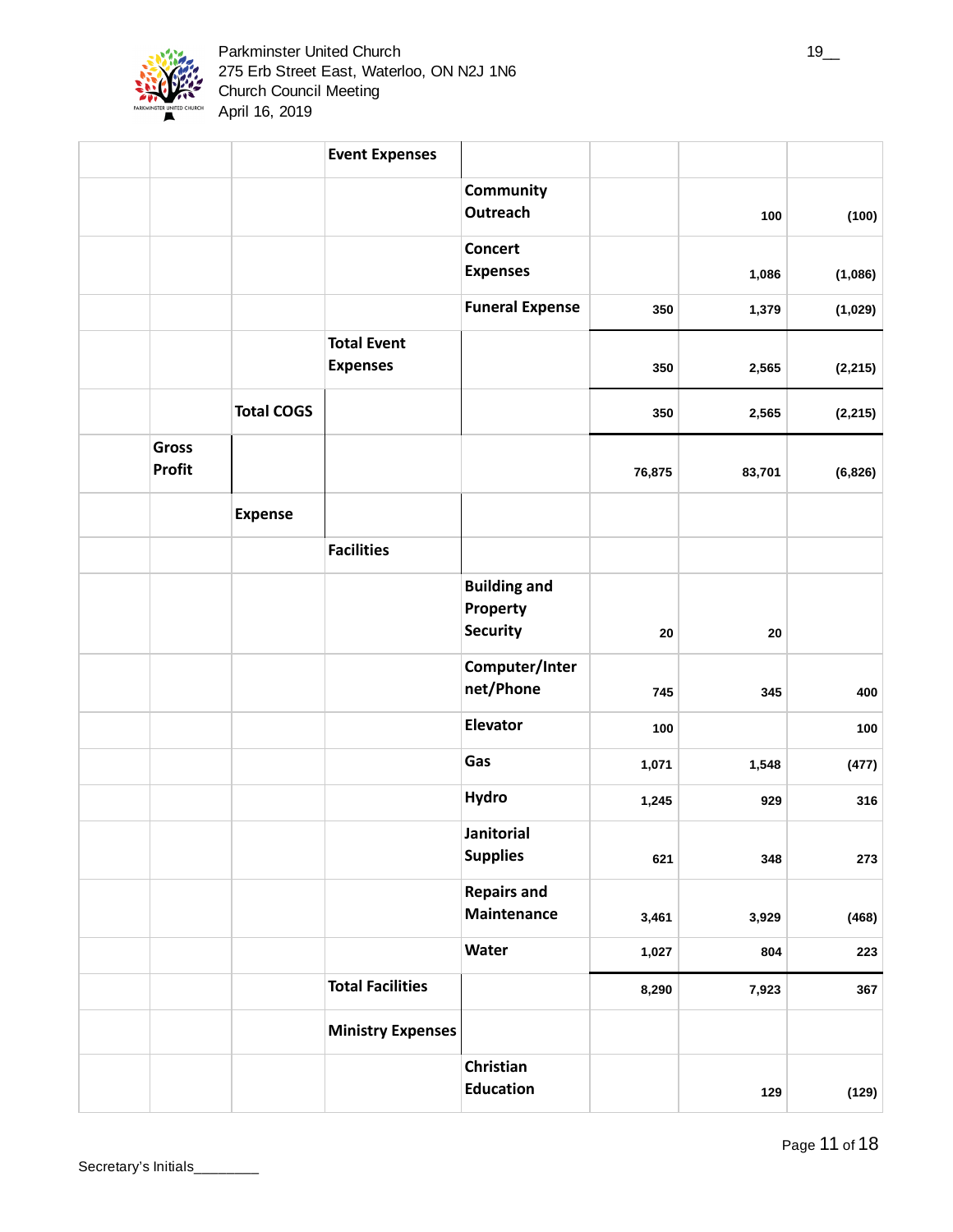

|                                           | <b>Church Council</b>                                    | 900                     |       | 900            |
|-------------------------------------------|----------------------------------------------------------|-------------------------|-------|----------------|
|                                           | <b>Communications</b>                                    | 84                      | 966   | (882)          |
|                                           | <b>Inclusiveness</b>                                     | 212                     |       | 212            |
|                                           | Membership                                               | $\overline{\mathbf{z}}$ |       | $\overline{7}$ |
|                                           | <b>Minister Travel</b>                                   | 32                      | 1,046 | (1,014)        |
|                                           | <b>Music</b>                                             | 1,933                   | 1,804 | 129            |
|                                           | <b>Pastoral Care</b>                                     | 101                     | 256   | (155)          |
|                                           | Worship                                                  | 390                     | 212   | 178            |
|                                           | <b>Ministry</b><br><b>Expenses - Other</b>               |                         | 137   | (137)          |
| <b>Total Ministry</b><br><b>Expenses</b>  |                                                          | 3,659                   | 4,550 | (891)          |
| <b>Office and</b><br>Administration       |                                                          |                         |       |                |
|                                           | <b>Bank &amp; Payroll</b><br><b>Service Charges</b>      | 356                     | 458   | (102)          |
|                                           | <b>Business</b><br><b>Licenses and</b><br><b>Permits</b> | 227                     | 101   | 126            |
|                                           | Insurance                                                | 1,333                   | 1,136 | 197            |
|                                           | <b>Interest</b>                                          | 225                     | 181   | 44             |
|                                           | <b>Office Supplies,</b><br>Postage, Etc.                 | 1,166                   | 747   | 419            |
|                                           | <b>Printing and</b><br>Reproduction                      | 2,100                   | 1,370 | 730            |
|                                           | Professional<br><b>Fees</b>                              | 59                      |       | 59             |
| <b>Total Office and</b><br>Administration |                                                          | 5,466                   | 3,993 | 1,473          |
| <b>Other Expenses</b>                     |                                                          |                         |       |                |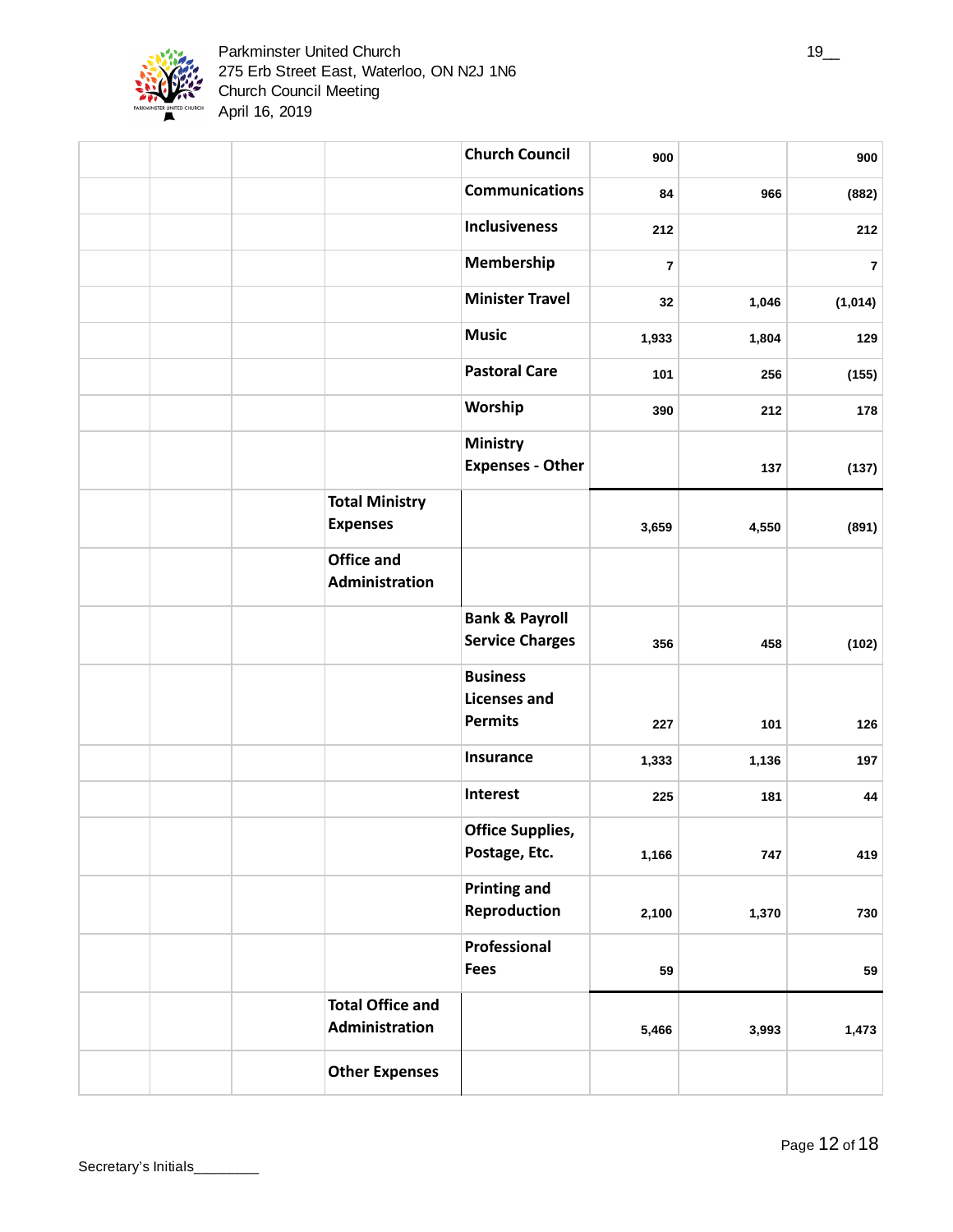

|                      |                                |                                              | <b>Miscellaneous</b>                    | 20        | 419      | (399)     |
|----------------------|--------------------------------|----------------------------------------------|-----------------------------------------|-----------|----------|-----------|
|                      |                                | <b>Total Other</b><br><b>Expenses</b>        |                                         | 20        | 419      | (399)     |
|                      |                                | <b>Salaries and</b><br><b>Benefits</b>       |                                         |           |          |           |
|                      |                                |                                              | Continuing<br><b>Education</b>          | 610       |          | 610       |
|                      |                                |                                              | <b>Employer Paid</b><br><b>Benefits</b> | 12,842    | 12,103   | 739       |
|                      |                                |                                              | <b>Outside Services</b>                 | 1,172     | 480      | 692       |
|                      |                                |                                              | <b>Staff Allowances</b>                 | 791       | 438      | 353       |
|                      |                                |                                              | <b>Staff Salaries</b>                   | 56,426    | 54,131   | 2,295     |
|                      |                                | <b>Total Salaries and</b><br><b>Benefits</b> |                                         | 71,841    | 67,152   | 4,689     |
|                      |                                | <b>UCC Assess Fee</b>                        |                                         | 3,156     | 2,869    | 287       |
|                      | <b>Total</b><br><b>Expense</b> |                                              |                                         | 92,432    | 86,906   | 5,526     |
| <b>Net</b><br>Income |                                |                                              |                                         | (15, 557) | (3, 205) | (12, 352) |

# **Revenue Statement March 2019 YTD vs Budget**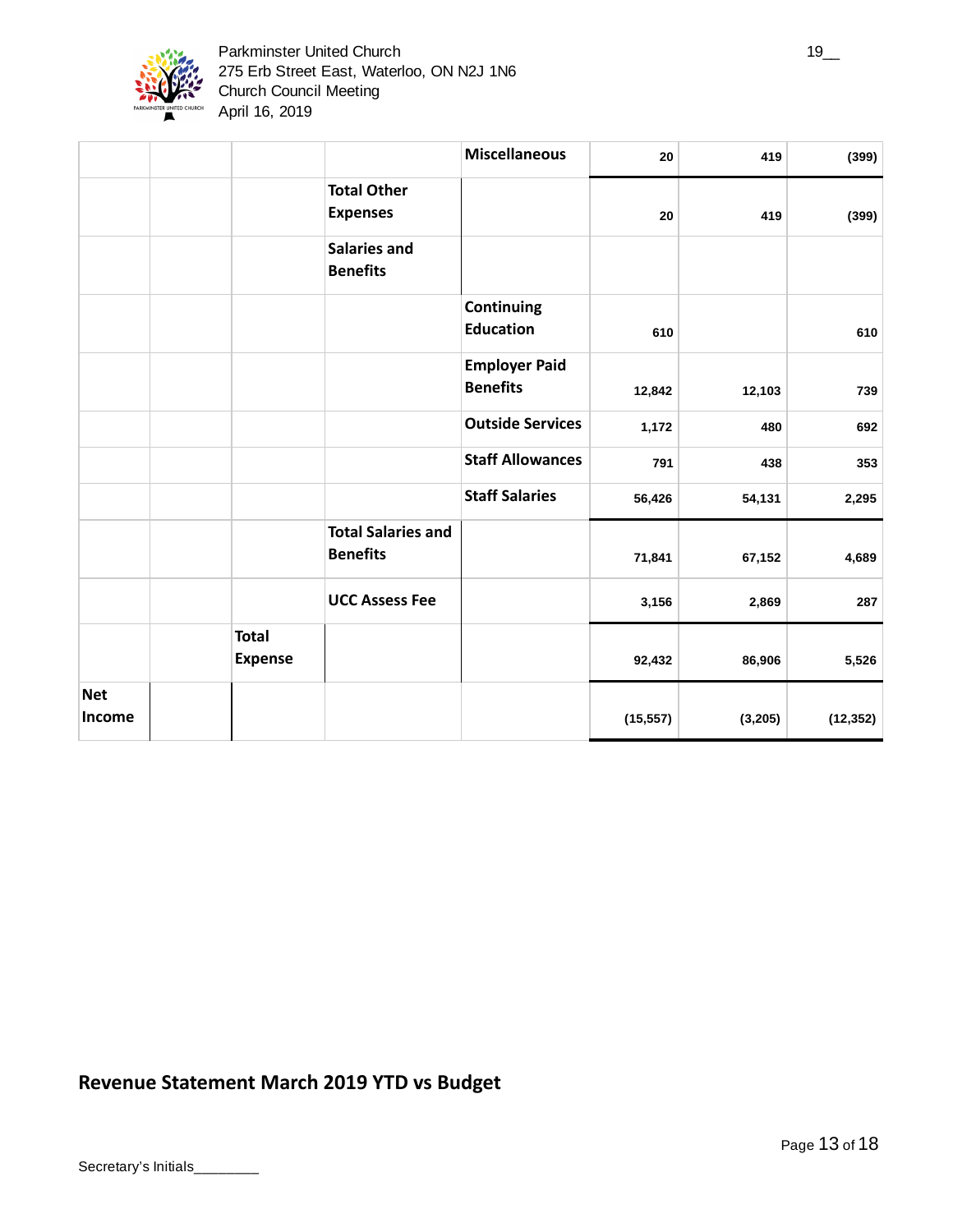

|  |                                                    |                                 | Jan - Mar 19 | <b>Budget</b> | \$ Over<br><b>Budget</b> | % of<br><b>Budget</b> |
|--|----------------------------------------------------|---------------------------------|--------------|---------------|--------------------------|-----------------------|
|  | Income                                             |                                 |              |               |                          |                       |
|  | <b>Endowment</b><br><b>Fund</b><br><b>Transfer</b> |                                 | 2,900        | 2,900         | 0                        | 100%                  |
|  | <b>Offerings</b>                                   |                                 |              |               |                          |                       |
|  |                                                    | <b>Members</b>                  | 63,520       | 66,000        | (2,480)                  | 96%                   |
|  |                                                    | <b>Non-Members</b>              | 5,647        | 5,100         | 547                      | 111%                  |
|  |                                                    | Offerings -<br><b>Other</b>     | 135          |               |                          |                       |
|  | <b>Total</b><br><b>Offerings</b>                   |                                 | 69,302       | 71,100        | (1,798)                  | 97%                   |
|  | <b>Other</b><br>Income                             |                                 |              |               |                          |                       |
|  |                                                    | Community<br><b>Outreach</b>    | 0            | $\pmb{0}$     | 0                        | 0%                    |
|  |                                                    | <b>Funerals</b>                 | 0            | 300           | (300)                    | 0%                    |
|  |                                                    | <b>Interest</b>                 | 1,012        | 200           | 812                      | 506%                  |
|  |                                                    | <b>Miscellaneous</b>            | 0            | 300           | (300)                    | 0%                    |
|  | <b>Total Other</b><br>Income                       |                                 | 1,012        | 800           | 212                      | 127%                  |
|  | Rental<br>Income                                   |                                 |              |               |                          |                       |
|  |                                                    | <b>Rental Income -</b><br>Other | 3,670        | 4,500         | (830)                    | 82%                   |
|  | <b>Total Rental</b><br>Income                      |                                 | 3,670        | 4,500         | (830)                    | 82%                   |

 $\overline{1}$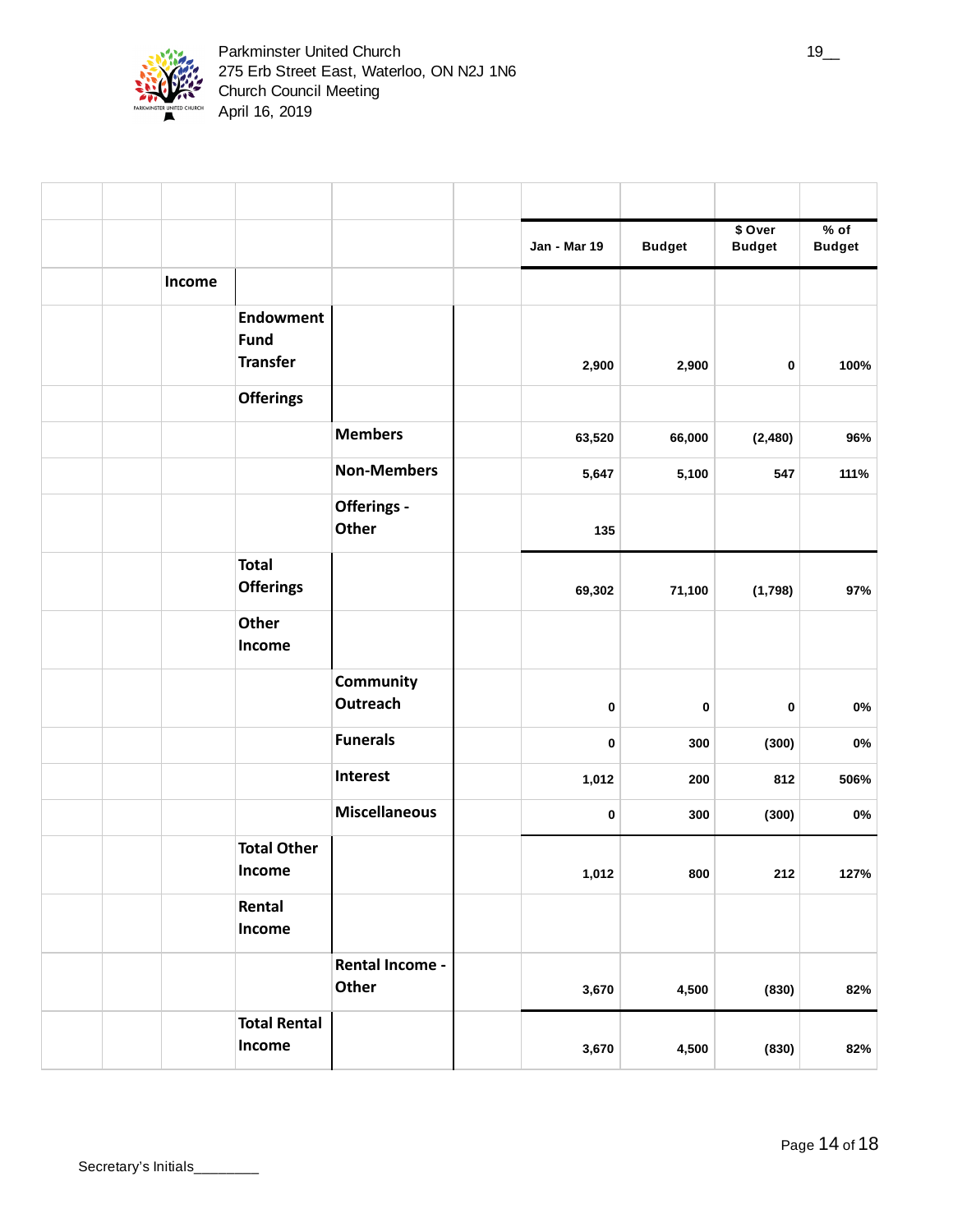

Parkminster United Church 19\_2 and 19\_2 and 19\_2 and 19\_2 and 19\_2 and 19\_2 and 19\_2 and 19\_2 and 19\_2 and 19\_ 275 Erb Street East, Waterloo, ON N2J 1N6 Church Council Meeting April 16, 2019

|                        |                             | Special<br><b>Events</b>              |                                                    |            |        |          |       |
|------------------------|-----------------------------|---------------------------------------|----------------------------------------------------|------------|--------|----------|-------|
|                        |                             |                                       | Fellowship                                         |            |        |          |       |
|                        |                             |                                       | <b>Gatherings</b>                                  | 341        | 350    | (9)      | 97%   |
|                        |                             | <b>Total Special</b><br><b>Events</b> |                                                    | 341        | 350    | (9)      | 97%   |
|                        | <b>Total</b><br>Income      |                                       |                                                    | 77,225     | 79,650 | (2, 425) | 97%   |
|                        | Cost of<br>Goods<br>Sold    |                                       |                                                    |            |        |          |       |
|                        |                             | Event<br><b>Expenses</b>              |                                                    |            |        |          |       |
|                        |                             |                                       | Community<br><b>Outreach</b>                       | 0          | 100    | (100)    | $0\%$ |
|                        |                             |                                       | <b>Funeral</b><br><b>Expense</b>                   | 350        | 300    | 50       | 117%  |
|                        |                             | <b>Total Event</b><br><b>Expenses</b> |                                                    | 350        | 400    | (50)     | 88%   |
|                        | <b>Total</b><br><b>COGS</b> |                                       |                                                    | 350        | 400    | (50)     | 88%   |
| Gross<br><b>Profit</b> |                             |                                       |                                                    | 76,875     | 79,250 | (2, 375) | 97%   |
|                        | <b>Expense</b>              |                                       |                                                    |            |        |          |       |
|                        |                             | <b>Facilities</b>                     |                                                    |            |        |          |       |
|                        |                             |                                       | <b>Building and</b><br>Property<br><b>Security</b> | ${\bf 20}$ | 20     | 0        | 100%  |
|                        |                             |                                       | Computer/Inter<br>net/Phone                        | 745        | 346    | 399      | 215%  |
|                        |                             |                                       | <b>Elevator</b>                                    | 100        |        |          |       |
|                        |                             |                                       | Gas                                                | 1,071      | 1,650  | (579)    | 65%   |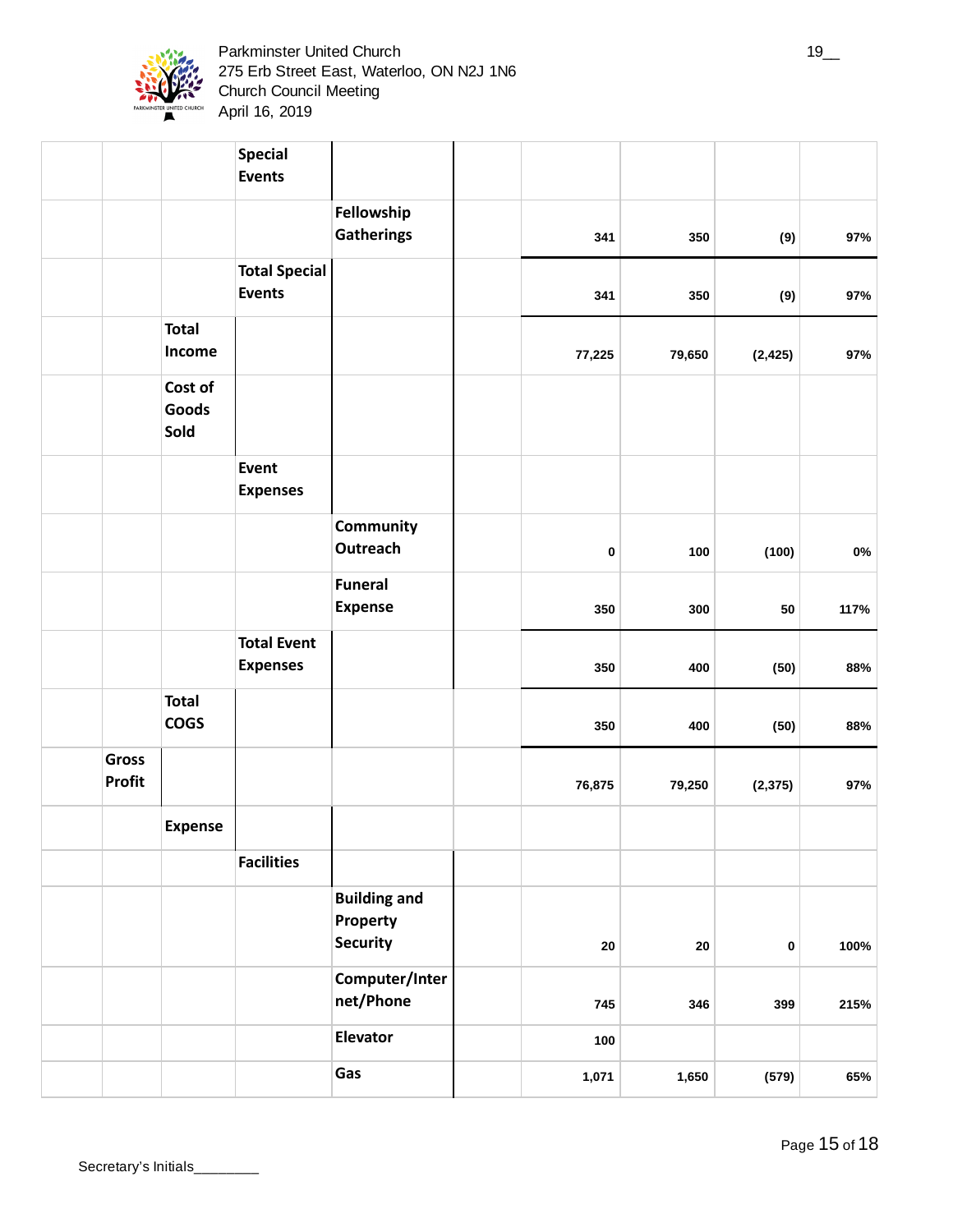

Secretary's Initials\_\_\_\_\_

|                                                    | <b>Hydro</b>                                        | 1,245 | 960   | 285                     | 130%  |
|----------------------------------------------------|-----------------------------------------------------|-------|-------|-------------------------|-------|
|                                                    | Janitorial<br><b>Supplies</b>                       | 621   | 225   | 396                     | 276%  |
|                                                    | <b>Repairs and</b><br><b>Maintenance</b>            | 3,461 | 3,000 | 461                     | 115%  |
|                                                    | Water                                               | 1,027 | 750   | 277                     | 137%  |
| <b>Total</b><br><b>Facilities</b>                  |                                                     | 8,290 | 6,951 | 1,339                   | 119%  |
| Ministry<br><b>Expenses</b>                        |                                                     |       |       |                         |       |
|                                                    | Christian<br><b>Education</b>                       | 0     | 150   | (150)                   | $0\%$ |
|                                                    | <b>Church Council</b>                               | 900   | 900   | $\pmb{0}$               | 100%  |
|                                                    | Communication<br>S                                  | 84    | 300   | (216)                   | 28%   |
|                                                    | <b>Inclusiveness</b>                                | 212   | 100   | 112                     | 212%  |
|                                                    | Membership                                          | 7     | 0     | $\overline{\mathbf{z}}$ | 100%  |
|                                                    | <b>Minister Travel</b>                              | 32    | 540   | (508)                   | 6%    |
|                                                    | <b>Music</b>                                        | 1,933 | 1,140 | 793                     | 170%  |
|                                                    | <b>Pastoral Care</b>                                | 101   | 50    | 51                      | 202%  |
|                                                    | Stewardship                                         | 0     | 300   | (300)                   | 0%    |
|                                                    | Worship                                             | 390   |       |                         |       |
| <b>Total</b><br><b>Ministry</b><br><b>Expenses</b> |                                                     | 3,659 | 3,480 | 179                     | 105%  |
| Office and<br>Administrati<br>on                   |                                                     |       |       |                         |       |
|                                                    | <b>Bank &amp; Payroll</b><br><b>Service Charges</b> | 356   | 450   | (94)                    | 79%   |

 $\overline{1}$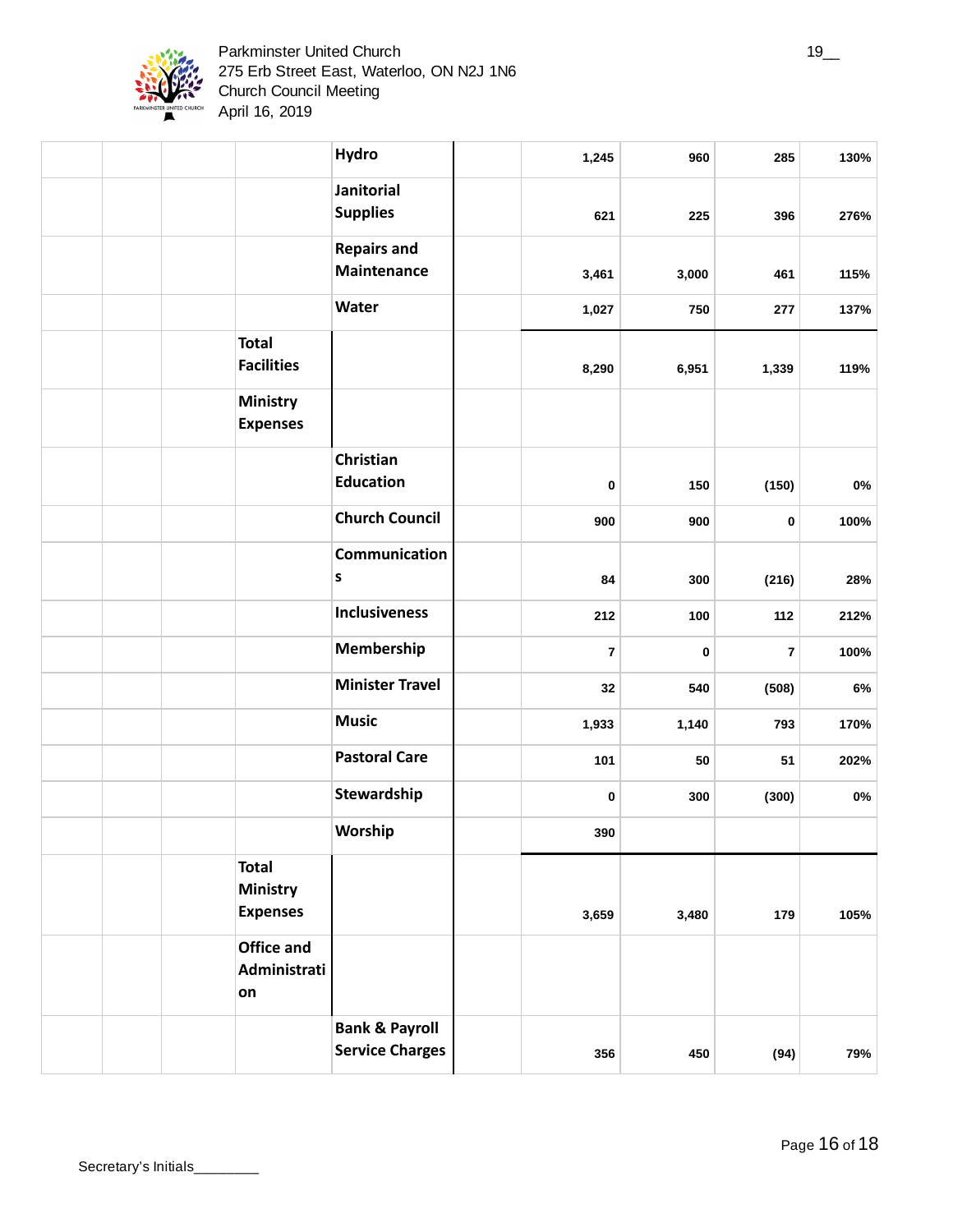

|                                                  | <b>Business</b><br><b>Licenses and</b><br><b>Permits</b> |                 | 227    | $90\,$ | 137   | 252%  |
|--------------------------------------------------|----------------------------------------------------------|-----------------|--------|--------|-------|-------|
|                                                  | <b>Dues and</b><br><b>Subscriptions</b>                  |                 | 0      | 30     | (30)  | $0\%$ |
|                                                  | Insurance                                                |                 |        |        |       |       |
|                                                  |                                                          | <b>Insuranc</b> |        |        |       |       |
|                                                  |                                                          | $e -$<br>Other  | 1,333  | 1,500  | (167) | 89%   |
|                                                  | <b>Total Insurance</b>                                   |                 | 1,333  | 1,500  | (167) | 89%   |
|                                                  | Interest                                                 |                 | 225    | 270    | (45)  | 83%   |
|                                                  | <b>Office Supplies,</b><br>Postage, Etc.                 |                 | 1,166  | 600    | 566   | 194%  |
|                                                  | <b>Printing and</b><br>Reproduction                      |                 | 2,100  | 1,800  | 300   | 117%  |
|                                                  | Professional<br><b>Fees</b>                              |                 | 59     |        |       |       |
| <b>Total Office</b><br>and<br>Administrati<br>on |                                                          |                 | 5,466  | 4,740  | 726   | 115%  |
| Other<br><b>Expenses</b>                         |                                                          |                 |        |        |       |       |
|                                                  | <b>Miscellaneous</b>                                     |                 | 20     |        |       |       |
| <b>Total Other</b><br><b>Expenses</b>            |                                                          |                 | 20     |        |       |       |
| <b>Salaries and</b><br><b>Benefits</b>           |                                                          |                 |        |        |       |       |
|                                                  | Continuing<br><b>Education</b>                           |                 | 610    | 300    | 310   | 203%  |
|                                                  | <b>Employer Paid</b><br><b>Benefits</b>                  |                 | 12,842 | 12,810 | 32    | 100%  |